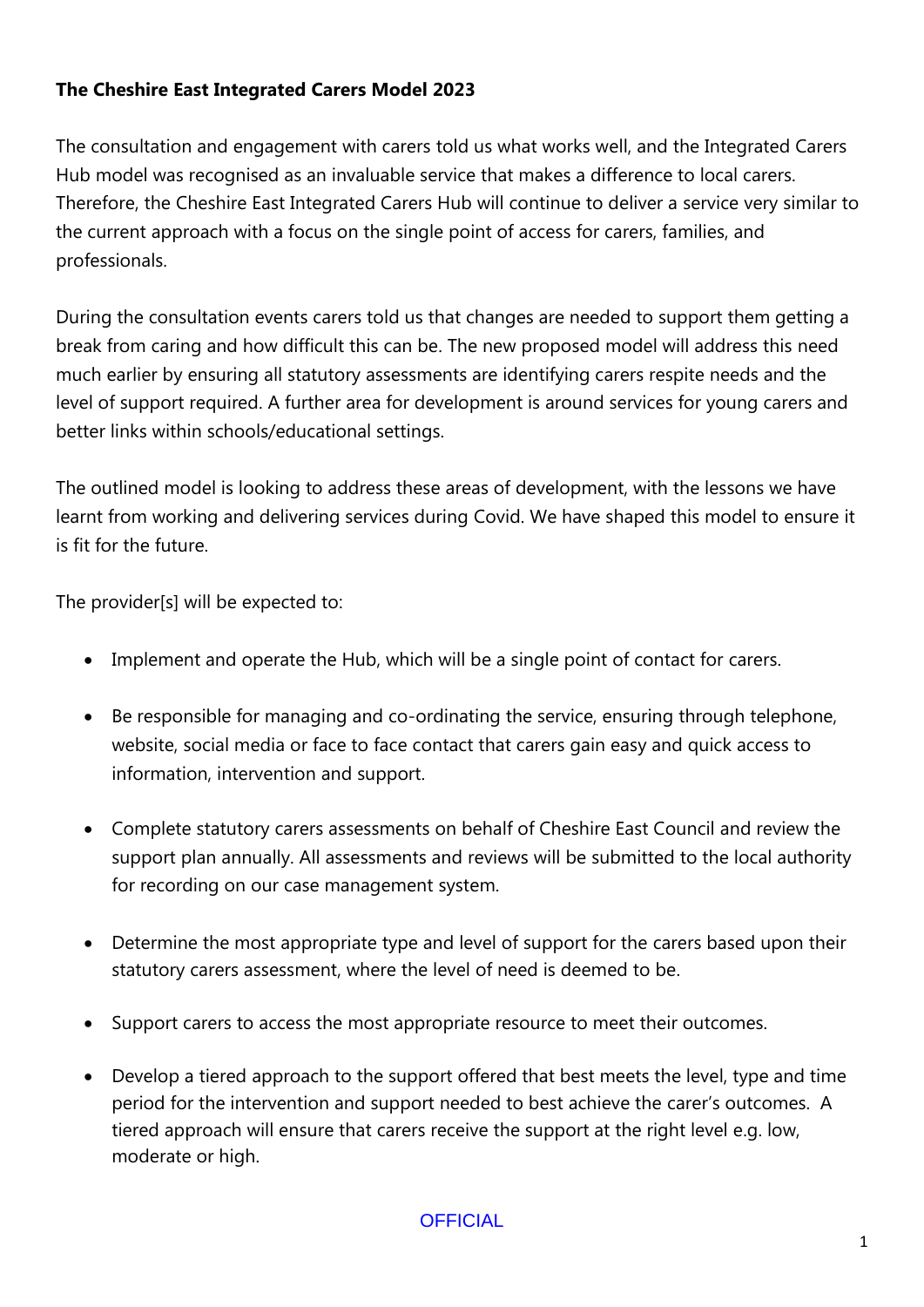### **Key Developments for 2023**

- Develop and refine the tiered approach for the levels of need e.g., low, moderate early intervention support
- Develop the offer to young carers with a target approach around schools and ageappropriate respite
- Develop the referral and support mechanisms within schools and other education settings
- Develop the Take a Break service using providers from VCFS, residential and nursing homes and home care providers
- Strengthen the links with GP's carers register
- Strengthen the links and approach with social care and hospitals
- Continue to keep our carers health and wellbeing at the heart of the service delivery.

Below is a visual representation of the model and pathways for carers gaining support. Further outlined details are included on the three levels of need and the services that would be offered. It will be expected that the Integrated Carers Service will provide all aspects of the low level of need and contribute to the moderate level of need.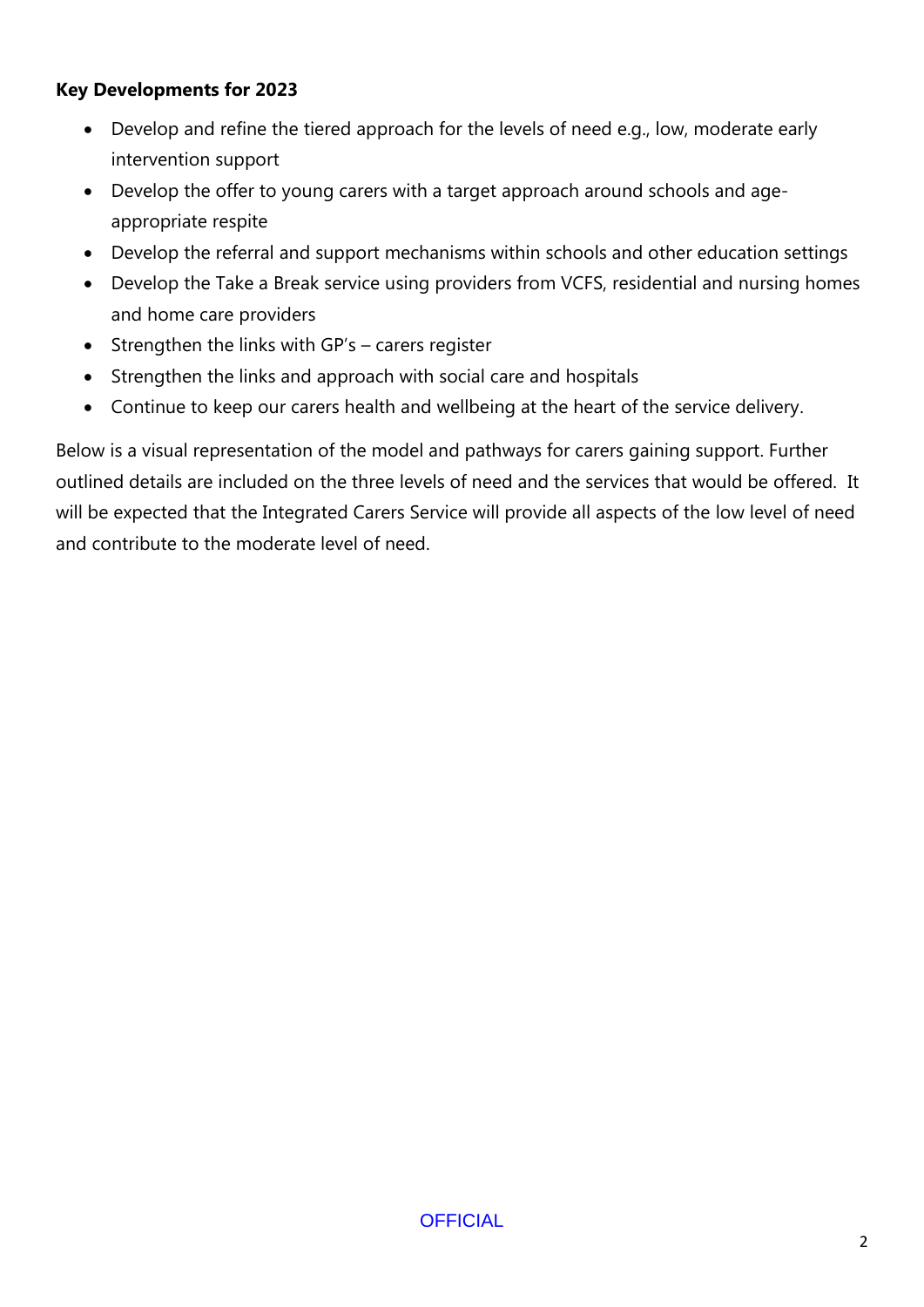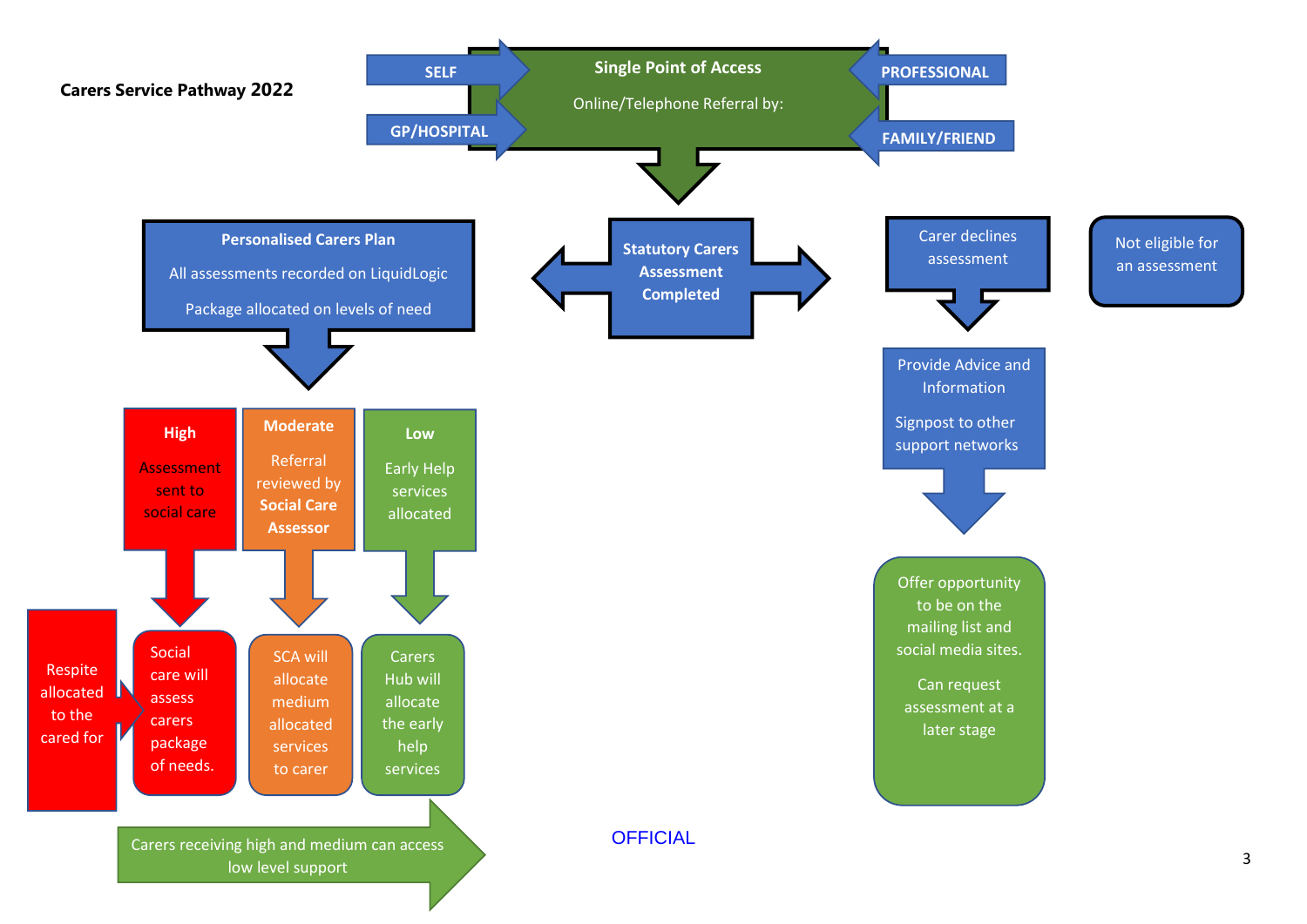#### **Levels of Need**



<u>of</u>ficial control of the second control of the second control of the second control of the second control of the s **Carers allocations of support could change, and support could be a combined offer subject to assessed needs.**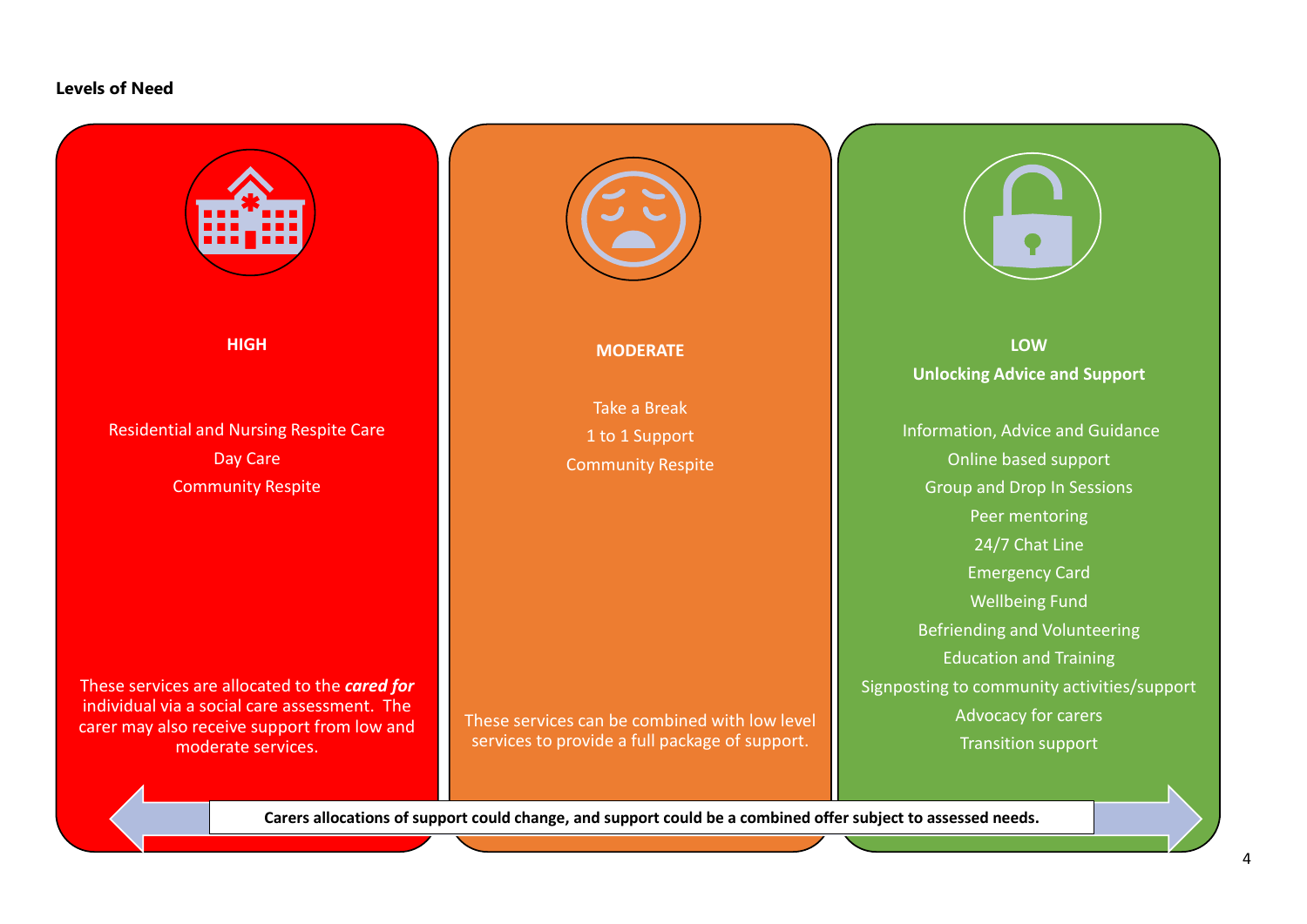### **Low Level Support for all carers**

The lower-level support need is the first step for carers in unlocking the advice and support they need. It can also be used as a mixed approach to support carers who receive some help from high and moderate services.

**Information, Advice and Guidance -** Carers have access to relevant, up to date information relating to caring as well as other individual requirements identified in support plans.

Information and advice shall be available through various means accessible by carers, families and professionals. These may include (but are not limited to):

- Information packs/ booklets;
- Newsletters and publications;
- Telephone based support;
- Face to face;
- Web-based (including website, online networks and social media).

**Online / Virtual based support -** Carers have access to online based information, advice and support. This will be included onto the Live Well Cheshire East, Facetime, Zoom and other video options and the use of innovative technology. Virtual groups and activities will be included as part of the offer, including some outside of 'normal' office-based hours.

**Group Support –** A provision of group-based support both face to face and virtually will be scheduled. Group support will enable carers to build positive relationships with peers and can be used as a tool for befriending and mentoring. Group based support may be particularly useful as a step down from more structured support or for those who do not have high needs identified. Number and frequency of groups to be determined by level of need and desired outcomes.

**Drop-In Sessions** - (face to face support) – Will offer a scheduled number of sessions at community venues and also online for carers from Cheshire East to drop into to gain advice, information, guidance, arrange an assessment, meet the staff and volunteers. The service will target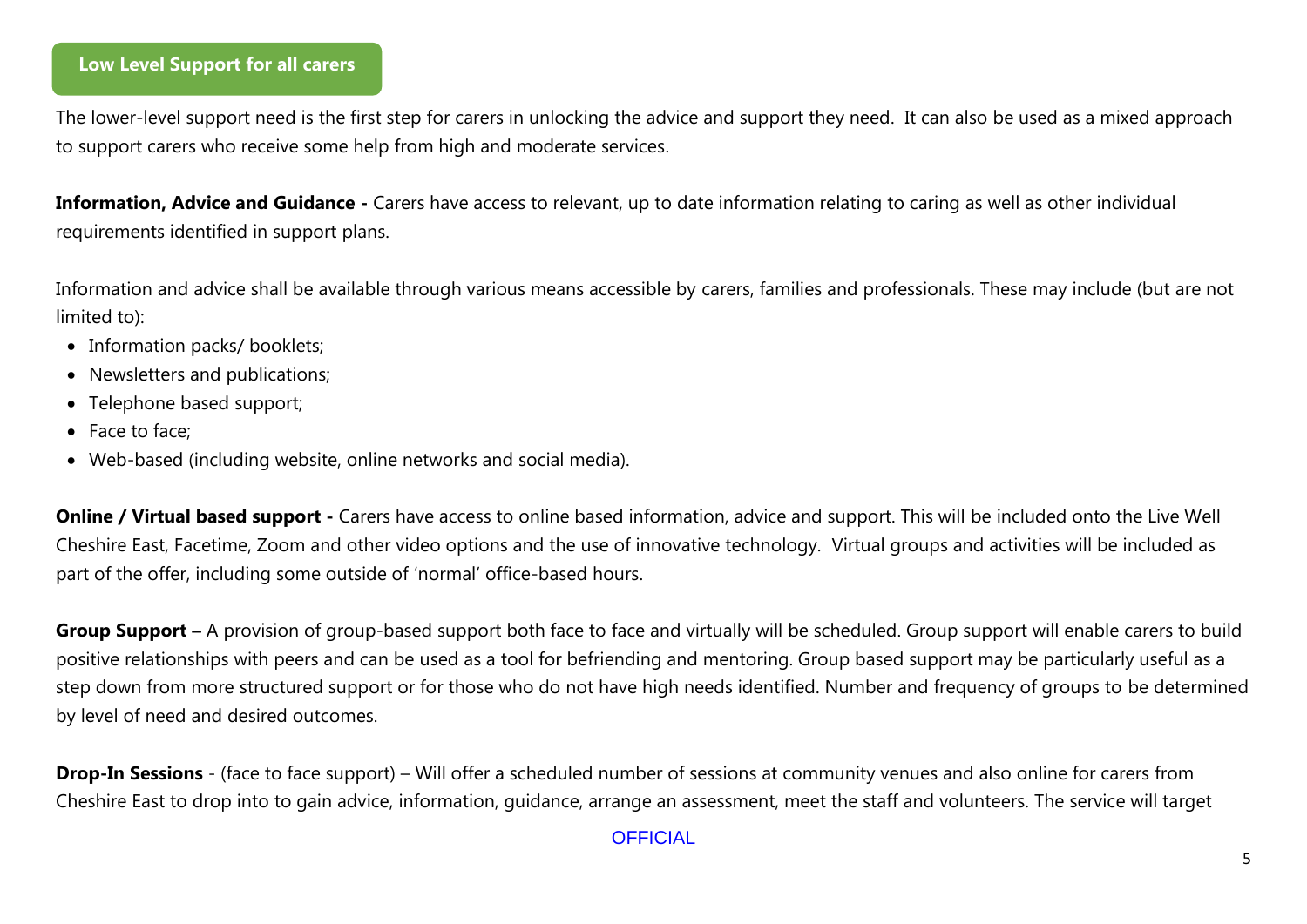those locations with poor public transport and/or semi-rural and rural localities. The sessions will give carers requiring immediate support the provision of specific support for current carers accessing the service, as well as providing short term support for former carers, or carers who have previously accessed the service as part of their follow up provision. Carers should also be signposted to drop-in services which are already available in the community.

Peer Support - Facilitate peer support, befriending, social networks, self-help and support groups for carers. This will include supporting groups to become self-sustaining. These may be physically based at a range of locations and can be delivered in partnership with other organisations or through virtual networks.

**Telephone Support/CHAT Line -** Carers have access to telephone-based information, advice and support. This will be included onto Live Well Cheshire East and provided through Facetime, Zoom and other video options. Access to a 24-hour helpline, supported by volunteers.

**Emergency, Contingency and Future Planning -** Support carers to develop emergency and contingency plans, to provide peace of mind for carers in the event of an emergency or to plan for the future when they are no longer able to care. This will include the implementation of an Emergency Card.

**Living Well Fund –** Oversee and administer the use of the Wellbeing Fund. The Wellbeing Fund will allow for innovative interventions and solutions that promote the health and wellbeing of the carer as identified within the support plan.

The fund will allow carers to access activities and support that enable the carer to have relief/ a break from their caring responsibilities. Options may include (but are not limited to):

- Short breaks;
- Leisure activities (may include access to sports and exercise facilities/ classes);
- Hobbies and interests;
- Accessing universal services;
- Holistic, relaxation and alternative therapies;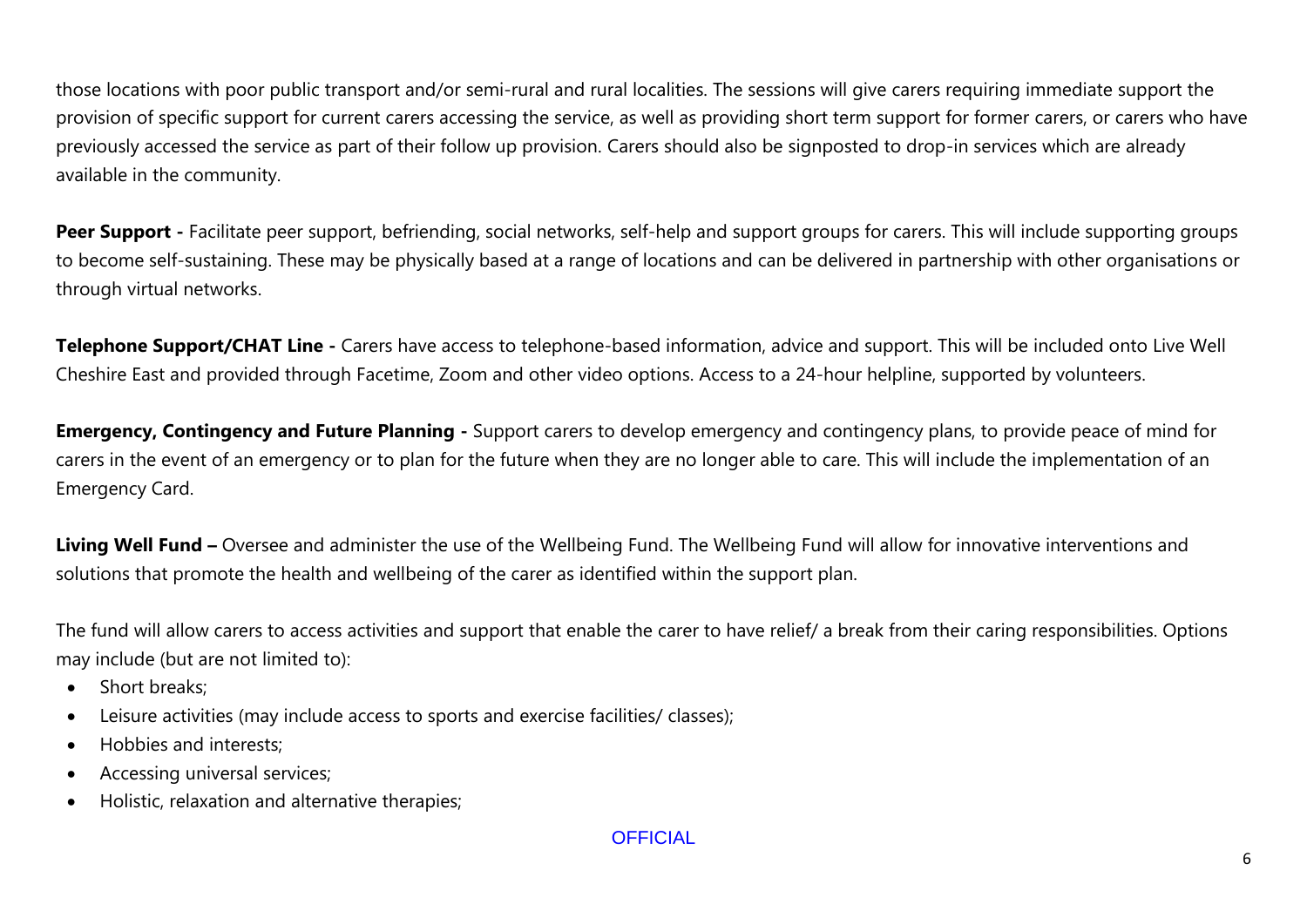- Time with friends/ family;
- Assistive technology and IT solutions.

**Befriending and Volunteering Network -** The provider[s] shall ensure that carers have opportunities to meet with other carers and provide peer support, befriending and mentoring opportunities. The provider[s] will develop self-sustainable carer led befriending activities/networks and shall offer volunteering opportunities for people wishing to work with carers. The provider[s] shall be required to ensure that all volunteers undertake a training programme in line with staff requirements and have had the necessary checks and clearance.

**Carer Education, Employment and training support** - The provider[s] is to provide support and information to carers to access or maintain education, employment and training. The provider[s] will support carers to enter into paid work. This will be achieved through a variety of measures including providing information and advice, signposting, promoting volunteer and work placement opportunities. The provider[s] will work closely with the Department of Work and Pensions, local employers, educational and training establishments, and other local initiatives to maximise carer take up of training and employment opportunities.

**Carers Advocacy** - The provider[s] shall deliver an element of one-to-one and self-advocacy support to carers. The Provider[s] should consider a co-production and co-delivery approach through the development of a volunteer base to support the delivery of carers advocacy. Where advocacy is the reason for referral or becomes the principal concern, this should be referred to the commissioned advocacy services.

**Transition Support -** The provider[s] shall ensure that appropriate support is in place for carers at key transition points.